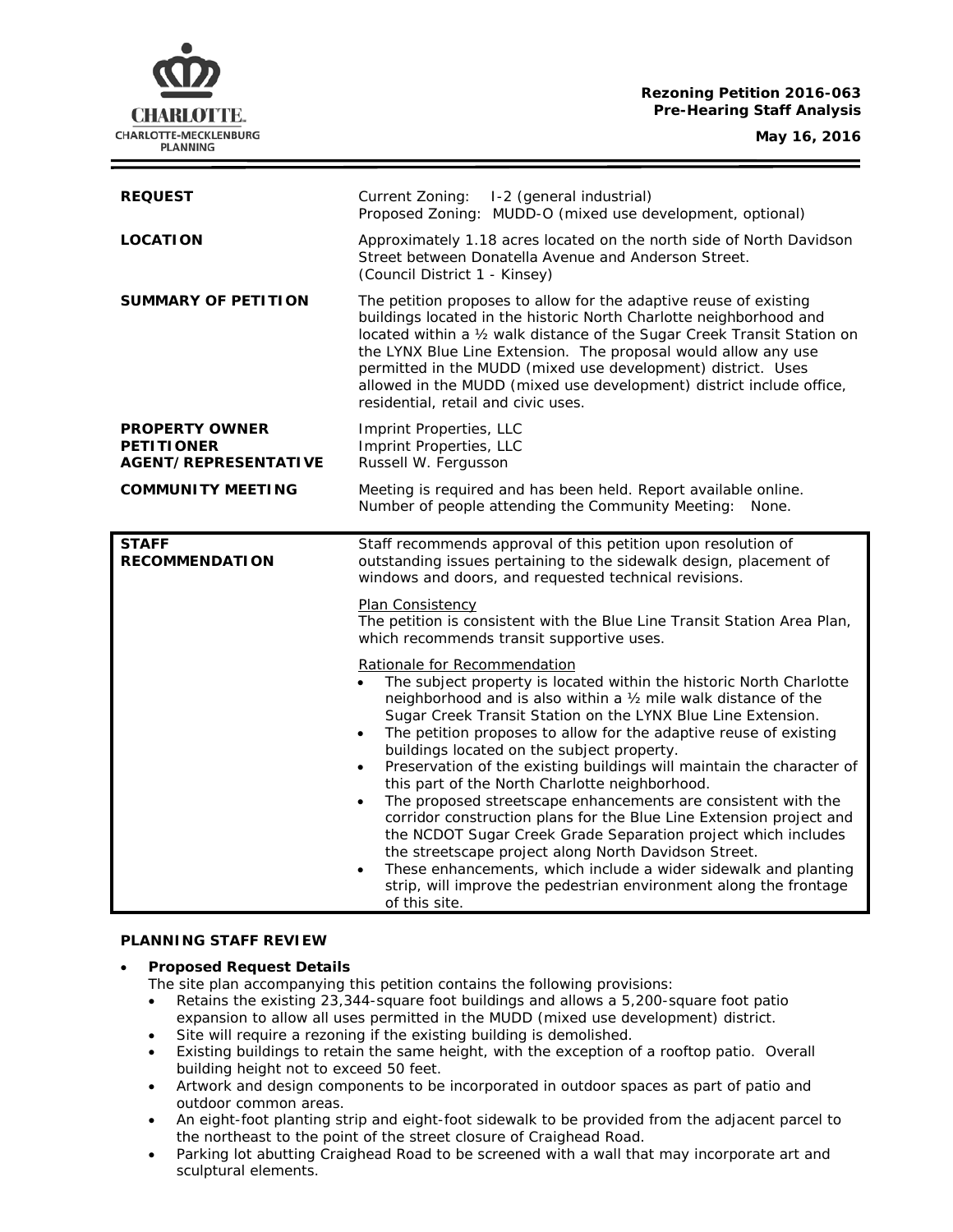- Optional Provisions:
	- Allow the one-way drive exiting onto Craighead Road to deviate from requirements of being perpendicular to the road and to exceed limitations of width, provided it does not exceed 38 feet in width.
	- To facilitate preservation of the existing buildings, parking requirements shall be reduced from 56 spaces to 36 spaces; allow the 36 spaces be the maximum required number of parking spaces, with no additional spaces required for the use of the 33,440 square feet.
	- Areas marked as "future patio expansion" and any future rooftop patio improvements may be used for expansion of the outdoor service, seating, consumption and/or entertainment space not to exceed the aggregate amount of patio square footage and future patio square footage set forth in the development summary. No additional parking spaces in excess of 36 spaces will be required if the patio expansion and/or rooftop patio is developed and used as outdoor service, seating, consumption and/or entertainment. In addition, any applicable parking requirements shall be waived.
	- Parking shall be permitted to extend past the building façade up to the setback and may be located between the existing building /permitted uses and the required setback as shown on the rezoning plan.
	- Existing buildings, entryways and doors, including roll-up doors, may be preserved and additional doorways may be constructed in the same or similar style to existing without requirement to meet MUDD design standards.
	- Unless additional off-site parking is provided sufficient to meet ordinance requirements, the total square footage of all the eating/drinking/entertainment Type 2 use shall not exceed the aggregate amount of 23,000 square feet. The amount of eating/drinking/entertainment Type 2 use square footage shall not include the common areas of the buildings or the production, storage, office and warehouse portions of any brewery use.
	- Petitioner shall meet the requirements of Section 12.544 of the ordinance for the arrangement of windows and doors on the building elevations for the building located at 3701 North Davidson Street.

## • **Existing Zoning and Land Use**

- The subject property is zoned I-2 (general industrial) and currently developed with two warehouse buildings which are connected by a fork lift tunnel.
- Parcels located south of the Southern Railroad line on either side of Anderson Street and North Davidson Street are primarily zoned I-2 (general industrial) and developed with warehouse uses.
- Properties south of the Southern Railroad line, east of Herrin Avenue, are zoned R-5 (single family residential), UR-3(CD) (urban residential, conditional), and UR-1(CD) (urban residential, conditional) and developed with single family detached dwellings, apartments and residential condominiums.
- Lots located on the north side of North Davidson Street, on either side of East Craighead Road, are zoned UR-2(CD) (urban residential, conditional), I-1 (light industrial), I-2 (general industrial) and TOD-M (transit oriented development – mixed use) and developed with three single family dwellings, warehouse uses, and an asphalt manufacturing plant.
- See "Rezoning Map" for existing zoning in the area.

# • **Rezoning History in Area**

• Petition 2014-04 rezoned 2.4 acres located on the south side of Raleigh Street between East Sugar Creek Road and Greensboro Street to TOD-M (transit oriented development – mixed-use) to allow all uses permitted in the district.

## • **Public Plans and Policies**

- The *Blue Line Extension Transit Station Area Plans* (2013) recommend transit supportive uses for the subject site.
- The *BLE Transit Station Area Plans* recommends a 50-foot height limit for future buildings in this area.

# • **TRANSPORTATION CONSIDERATIONS**

- This site has direct access to an existing minor thoroughfare near an unsignalized intersection with a local street. The site is adjacent to the LYNX Blue Line Extension and within the project limits of an approved NCDOT project (U-5008, Sugar Creek Road Grade Separation). Additionally, the potential Cross Charlotte Trail alignment is within 1000 feet of this site. This plan complies with the general transportation policy goals and applicable area plans. CDOT has not identified any negative impacts to the transportation facilities in the area.
- See Outstanding Transportation Issues, Notes 1 and 2.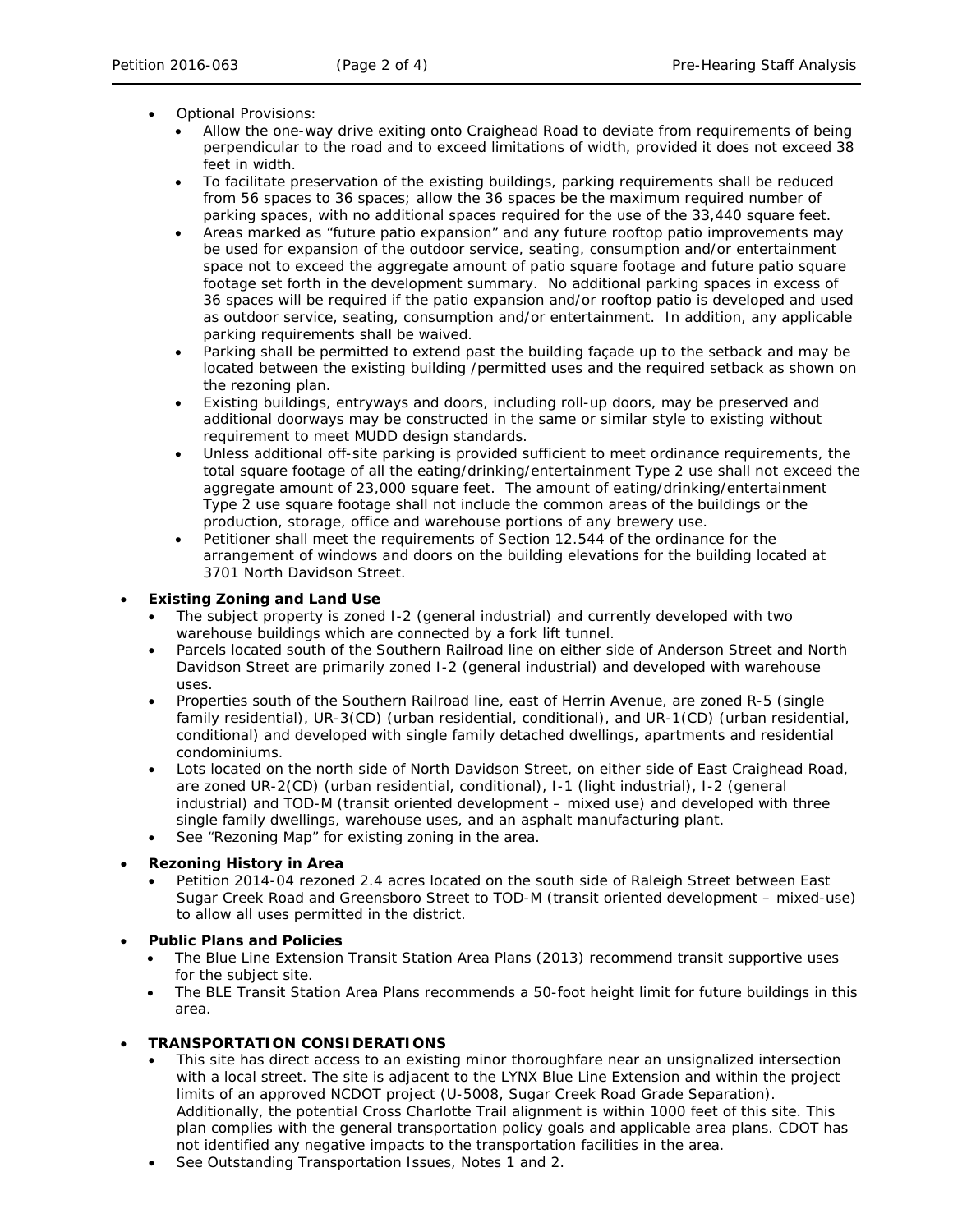## • **Vehicle Trip Generation:**

### Current Zoning:

Existing Use: 80 trips per day (based on 23,300 square feet of warehouse uses). Entitlement: 80 trips per day (based on 23,300 square feet of warehouse uses). Proposed Zoning: Trips per day cannot be determined due to the number of uses permitted.

**DEPARTMENT COMMENTS** (see full department reports online)

- **Charlotte Area Transit System:** No issues.
- **Charlotte Department of Neighborhood & Business Services:** No issues.
- **Charlotte Fire Department:** No issues.
- **Charlotte-Mecklenburg Schools:** No comments received.
- **Charlotte-Mecklenburg Storm Water Services:** No issues.
- **Charlotte Water:** No issues.
- **Engineering and Property Management:** No issues.
- **Mecklenburg County Land Use and Environmental Services Agency:** No issues.
- **Mecklenburg County Parks and Recreation Department:** No issues.

## **OUTSTANDING ISSUES**

Transportation

- 1. CDOT recommends the petitioner revise the site plan to provide additional hardscape pavement material between the back of the proposed eight-foot sidewalk and the building versus small intermittent grass strips and the internal sidewalks. Planning needs to be consulted to define the additional hardscape areas, behind the proposed public sidewalk.
- 2. The petitioner needs to revise the site plan to include a permanent Sidewalk Utility Easement between the proposed right-of-way line and back of the proposed eight-foot wide sidewalk along the site's North Davidson Street frontage.

Site and Building Design

3. Clarify how the note related to the petitioner meeting the requirements of Section 12.544 of the ordinance for the arrangement of windows and doors on the building elevations for the building located at 3701 North Davidson Street is an optional request. As written, it is not an optional request.

### **REQUESTED TECHNICAL REVISIONS**

**Other** 

- 4. Correct "Craighead Street" to "Craighead Road" throughout the site plan.
- 5. Replace existing Note 1(d) under General Provisions with the following: "Existing buildings to remain."
- 6. Delete the following verbiage under Note 2(f) under Optional Provisions and replace as a new note under Permitted Uses: "Unless additional off-site parking is provided sufficient to meet ordinance requirements, the total square footage of all the Eating Drinking and Entertainment Type 2 uses shall not exceed the aggregate amount of 23,000 square feet.
- 7. Delete all notes that state "per ordinance requirements."
- 8. Replace existing Note 2(g) under Optional Provisions and replace as a new note under Architectural Standards.

### **Attachments Online at www.rezoning.org**

- Application
- Site Plan
- Locator Map
- Community Meeting Report
- Department Comments
	- Charlotte Area Transit System Review
	- Charlotte Department of Neighborhood & Business Services Review
	- Charlotte Fire Department Review
	- Charlotte-Mecklenburg Storm Water Services Review
	- Charlotte Water Review
	- Engineering and Property Management Review